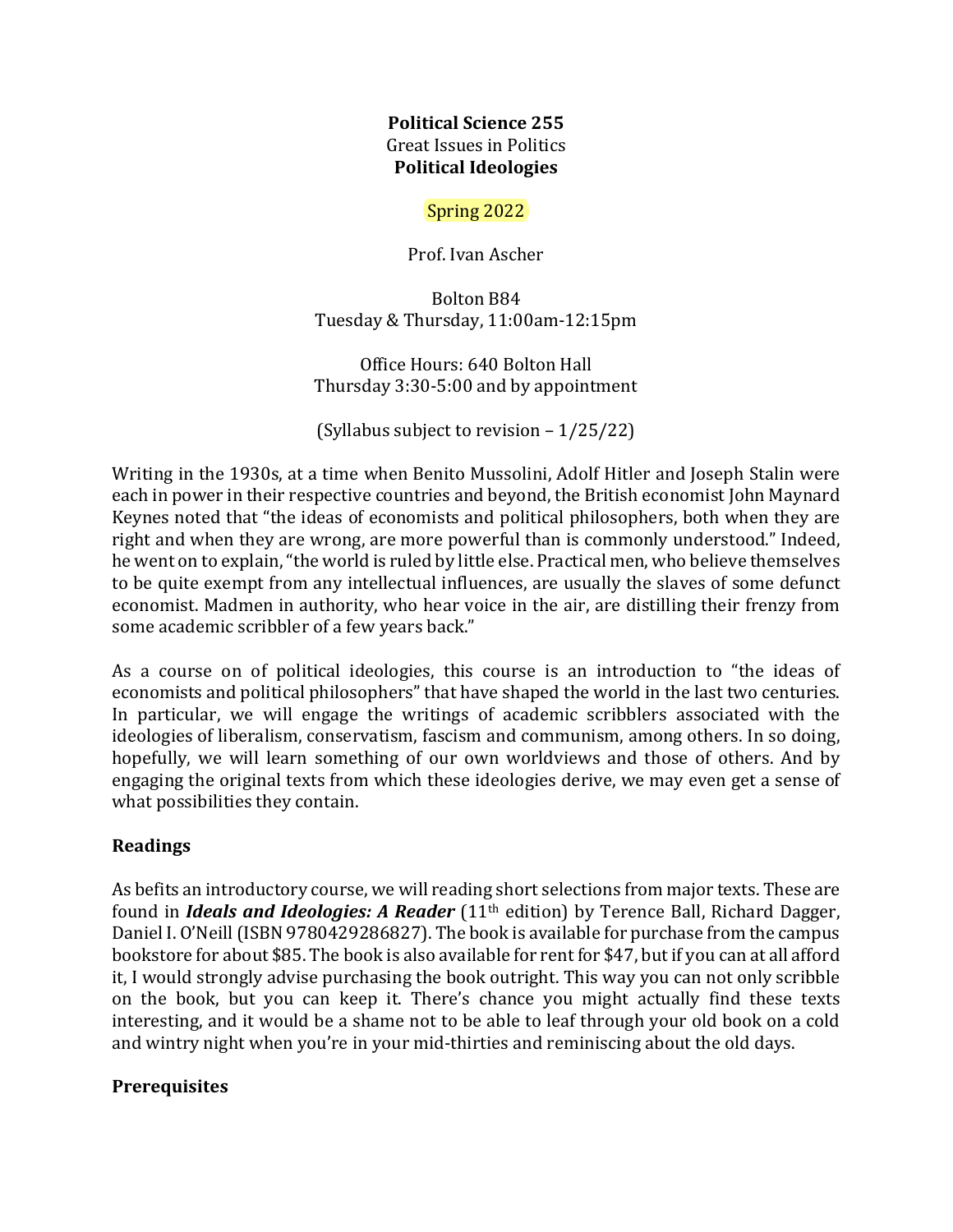There are no prerequisites for this course, save for a willingness to come to class prepared, having done the reading and willing to discuss it with your colleagues.

## **Time commitment**

This course should require a total time commitment of approximately ten hours per week. Of this, students will spent two hours and forty minutes in class; they will spend the remaining time engaged in reading, study, and preparation.

## **UWM Policies and Procedures**

In this course, we will abide by the UWM policies and procedures as described in the following document. http://www.uwm.edu/Dept/SecU/SyllabusLinks.pdf

## **UWM Writing Center**

Students are encouraged to make use of the UW writing center. Appointments can be made via the website: www.writingcenter.uwm.edu . Walk-ins are welcome, too, in CRT 127 and LIB East Wing.

## **Students with disabilities**

Students with disabilities should notify the instructor immediately so that we can make appropriate accommodations. We will follow university procedures as described in the following document. http://www4.uwm.edu/sac/SACltr.pdf

## **Religious observances**

Students who plan to observe religious holidays should notify the instructor immediately so that we can make appropriate accommodations. We will follow university procedures as described in the following document.<sup>[17]</sup>http://www4.uwm.edu/secu/docs/other/S1.5.htm

## **Students called to active military duty**

Students who are called to active military duty should notify the instructor immediately so that we can make appropriate accommodations. We will follow university procedures as described in the following document: www4.uwm.edu/current\_students/military\_call\_up.cfm

## **Assignments**

The structure of assignments for the class is pretty straightforward. You will be asked to write:

## **Twelve‐or‐so reading responses**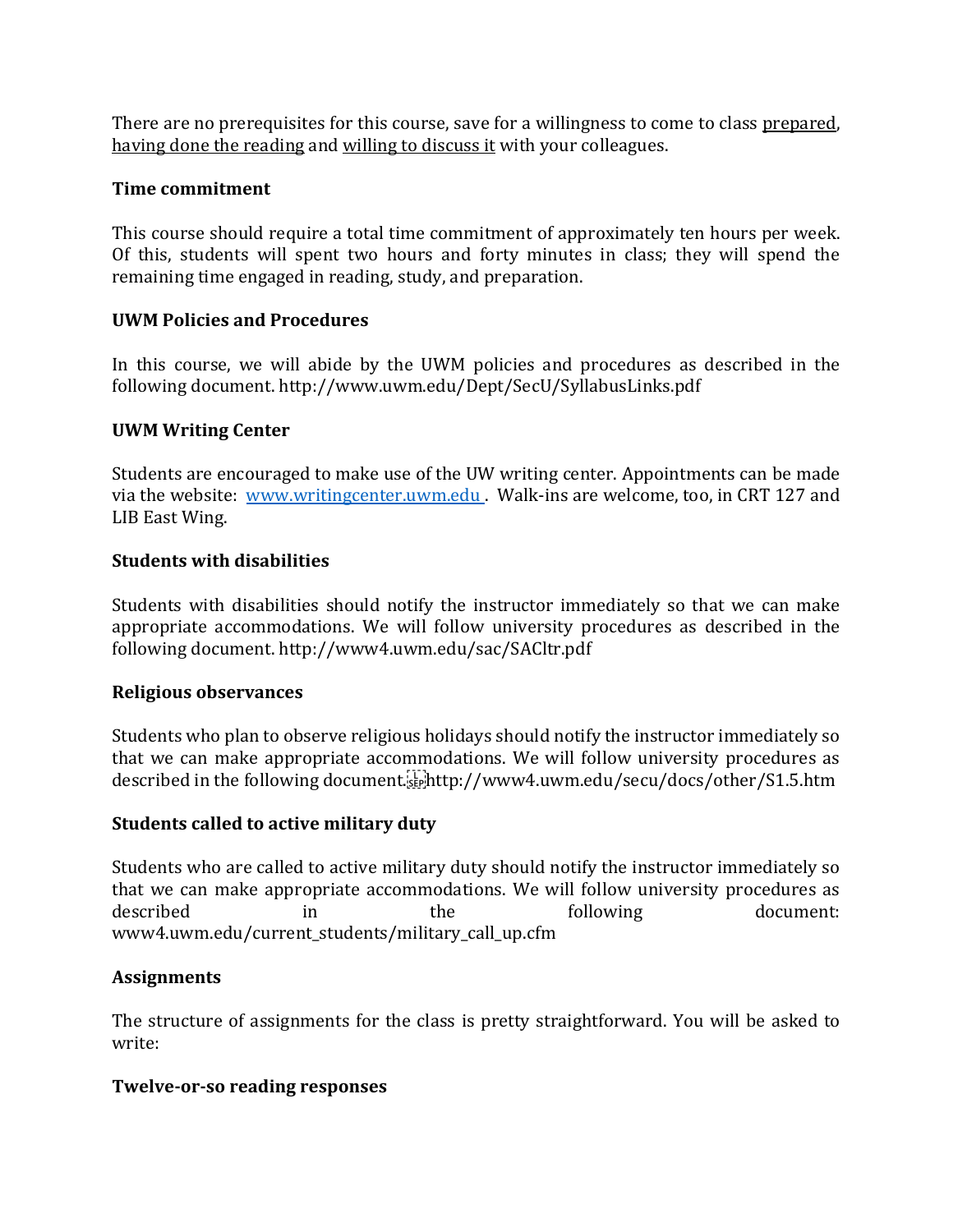Every week, we will be reading short selections from a variety of authors (typically about five to eight per week). To help focus your attention and enrich our class discussions, please address the following prompts for at least *five* texts every week.

- 1. In your view, what is the most important passage or sentence in the text?
- 2. Please explain the sentence in your own terms
- 3. Please explain *why* you think it is so important.

These are due on Canvas by 11:00am on Thursday.

## **Two 5‐page papers**

I will propose essay topics as the deadline nears, but you might be asked to place our authors in conversation on topics of present-day relevance. For instance, how might reading John Locke and Thomas Hobbes help us understand protests against police brutality? What might be a coherent "liberal" or "conservative" position on vaccine mandates? What would a Marxist say about the minimum wage? Would John Stuart Mill approve of social media? Can one be both a Marxist and a feminist?

The draft for the first paper is due in class on Tuesday, March 1st; the polished version is due on Canvas by Saturday, March 5<sup>th</sup>. The draft for the second paper is due in class on Tuesday. April 19th; the polished version is due on Saturday, April 23rd**. Please note that you are required to turn in a draft** in order to get full credit for your paper, for we will be engaging in a peer-review exercise in class.

**One in‐class exam** on May 10th

## **One take‐home final exam** due May 20th.

The final in-class exam and take-home exam are comprehensive; they may draw on material from the previous 15 weeks.

### **The assignments are weighted as follows:**

| Reading responses               | 20% of final grade |
|---------------------------------|--------------------|
| Papers (drafts & final copies)  | 40% of final grade |
| In-class final exam             | 15% of final grade |
| Take-home final exam            | 15% of final grade |
| In-class & online participation | 10% of final grade |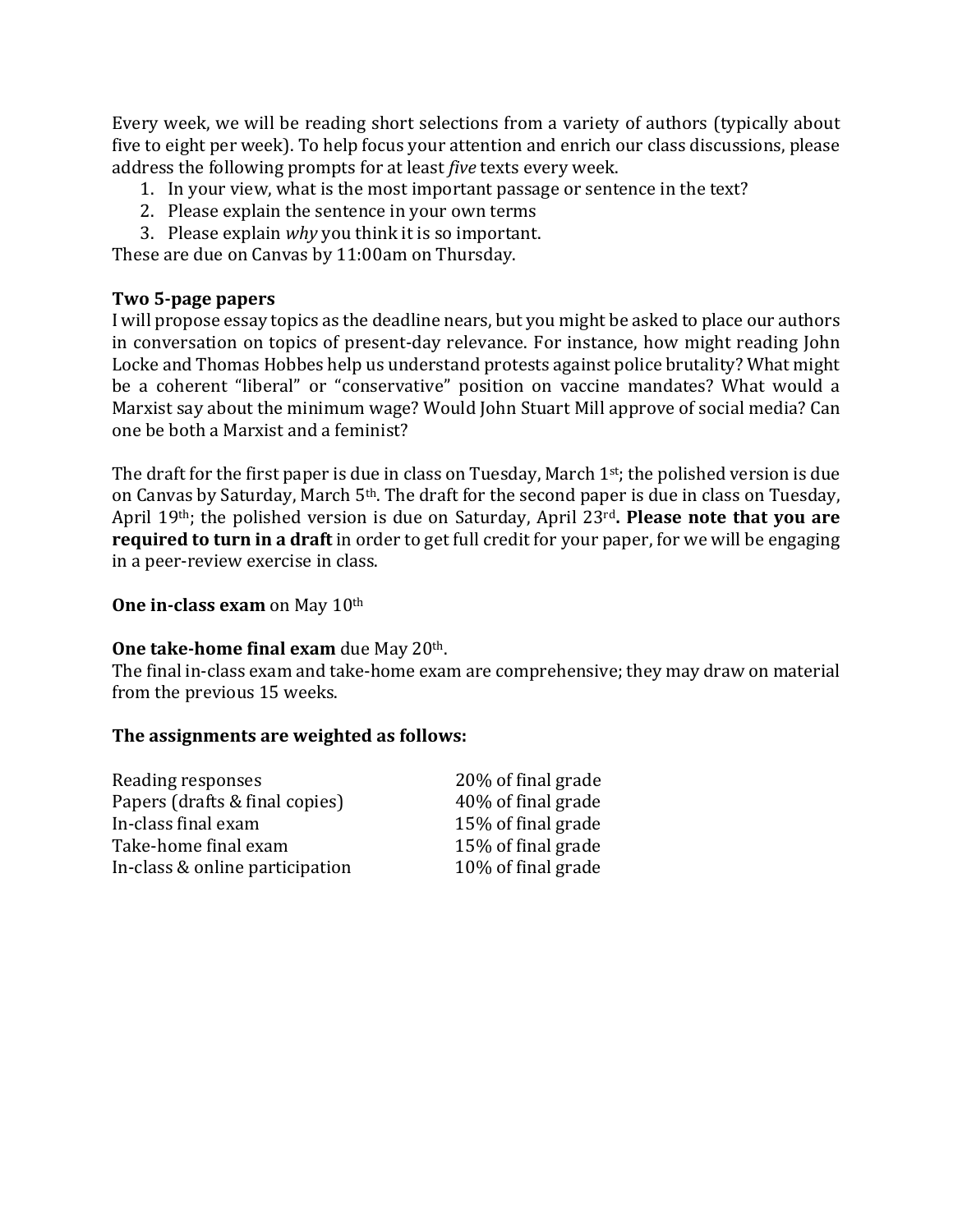## **Reading Schedule Week 1. Introduction to course**.

by Thursday, 27 January: please take the following online ideological self- placement quiz: https://www.pewresearch.org/politics/quiz/political-

typology/?group=6cca1a966e5e21075188610be49f202b

You may also play around with these other two quizzes: http://www.politicalcompass.org/, and http://www.politopia.com/. Then, prepare a brief statement describing your ideology and how well you feel the quizzes capture your worldview and beliefs. This assignment will not be graded, but it is required. It will not only serve as the basis for class discussion; it may well be useful down the road in a later assignment.

## **Week 2. The Democratic Ideal**

## **Tuesday, 1 February**

2.2 Euripides—Democracy and Despotism 2.3 Pericles—Funeral Oration 2.4 Aristotle—Democratic Judgment and the "Middling" Constitution

## **Thursday, 3 February**

2.5 Niccolò Machiavelli—What's Wrong with Princely Rule? 2.6 John Adams—What Is a Republic? 2.7 Bill of Rights of the United States 2.8 Alexis de Tocqueville—Democracy and Equality 2.9 John Stuart Mill—Democratic Participation and Political Education

## **Week 3. Liberalism (1)**

## **Tuesday, 8 February**

3.13 Thomas Hobbes—The State of Nature and the Basis of Obligation 3.14 John Locke—Toleration and Government

## **Thursday, 10 February**

3.15 Thomas Paine—Government, Rights, and the Freedom of Generations 3.16 Declaration of Independence of the United States 3.17 Declaration of the Rights of Man and of Citizens 3.18 Adam Smith—Private Profit, Public Good 3.19 Immanuel Kant—Freedom and Enlightenment 3.20 John Stuart Mill—Liberty and Individuality

# **Week 4. Liberalism (2)**

## **Tuesday, 15 February**

3.21 William Graham Sumner—According to the Fitness of Things 3.22 T. H. Green—Liberalism and Positive Freedom 3.23 Franklin D. Roosevelt—Commonwealth Club Address (1932)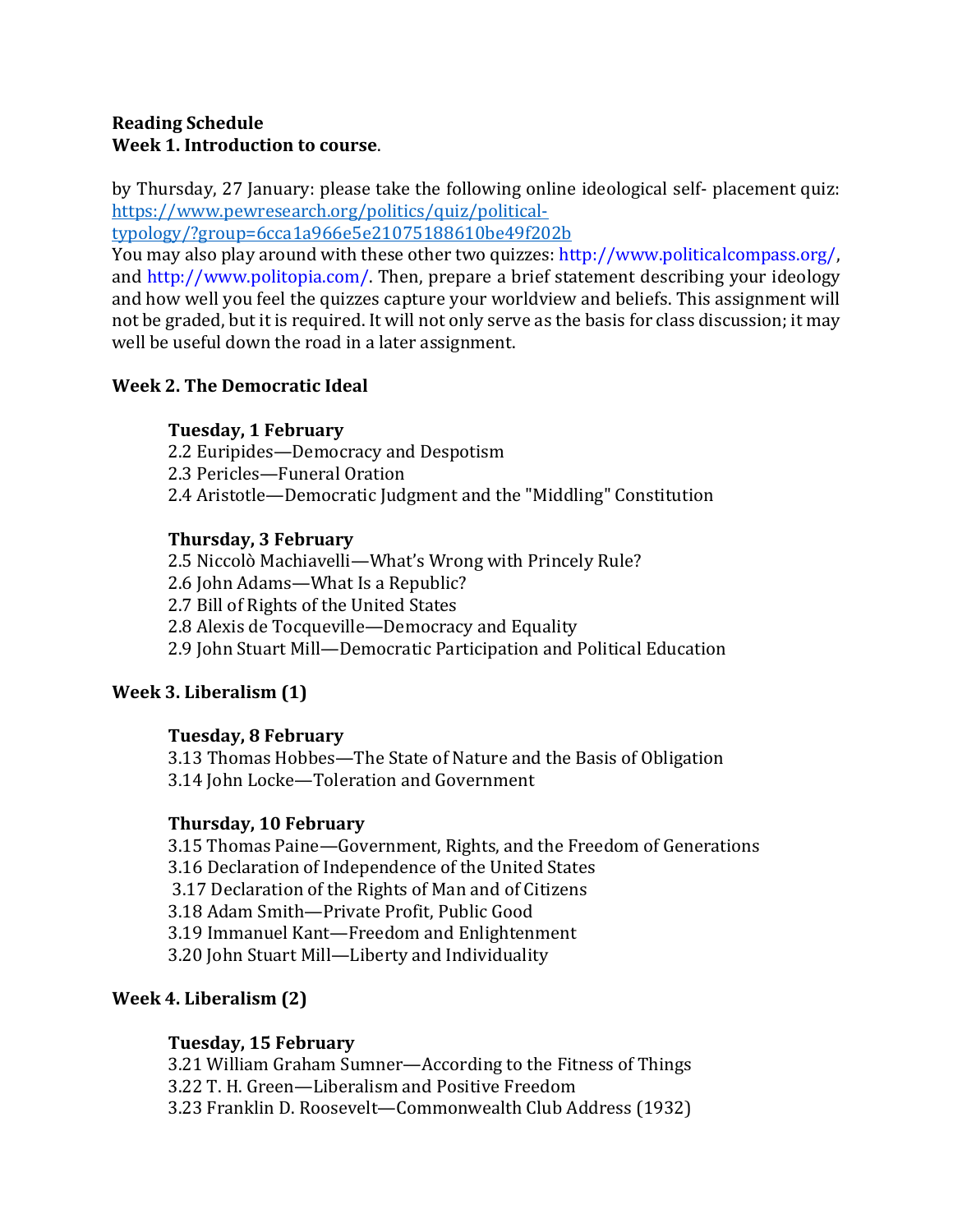3.24 Lyndon B. Johnson—"To Fulfill These Rights": Speech at Howard University

### **Thursday, 17 February**

3.25 Paul Krugman—The Conscience of a Liberal 3.26 Donald Allen—Paternalism vs. Democracy: A Libertarian View 3.27 Murray Rothbard—Libertarian Anarchism 3.28 Terence Ball—A Libertarian Utopia

### **Week 5. Conservatism**

### **Tuesday, 22 February**

4.29 Edmund Burke—Society, Reverence, and the "True Natural Aristocracy" 4.30 Joseph de Maistre—Conservatism as Reaction

#### **Thursday, 24 February**

4.31 Michael Oakeshott—On Being Conservative 4.32 Russell Kirk—Ten Conservative Principles 4.33 Ronald Reagan—Modern American Conservatism 4.34 Irving Kristol—The Neoconservative Persuasion 4.35 Max Boot and David Brooks---Conservatives Assess Trump

#### **Week 6. Paper #1 due**

**Tuesday, 1 March. Draft due**

**Thursday, 3 March. Discussion**

### **Week 7. Socialism and Communism (1)**

#### **Tuesday, 8 March**

5.36 Thomas More—Utopia 5.37 Robert Owen—Address to the Inhabitants of New Lanark 5.38 Karl Marx and Friedrich Engels—The Communist Manifesto 5.39 Karl Marx—On the Materialist Conception of History

#### **Thursday, 10 March**

5.38 Karl Marx and Friedrich Engels—The Communist Manifesto 5.39 Karl Marx—On the Materialist Conception of History

### **Week 8. Socialism and Communism (2)**

#### **Tuesday, 15 March**

6.40 Eduard Bernstein—Evolutionary Socialism 6.41 V. I. Lenin—Revisionism, Imperialism, and Revolution 6.42 Leon Trotsky—The Permanent Revolution 6.43 Mao Zedong—On the People's Democratic Dictatorship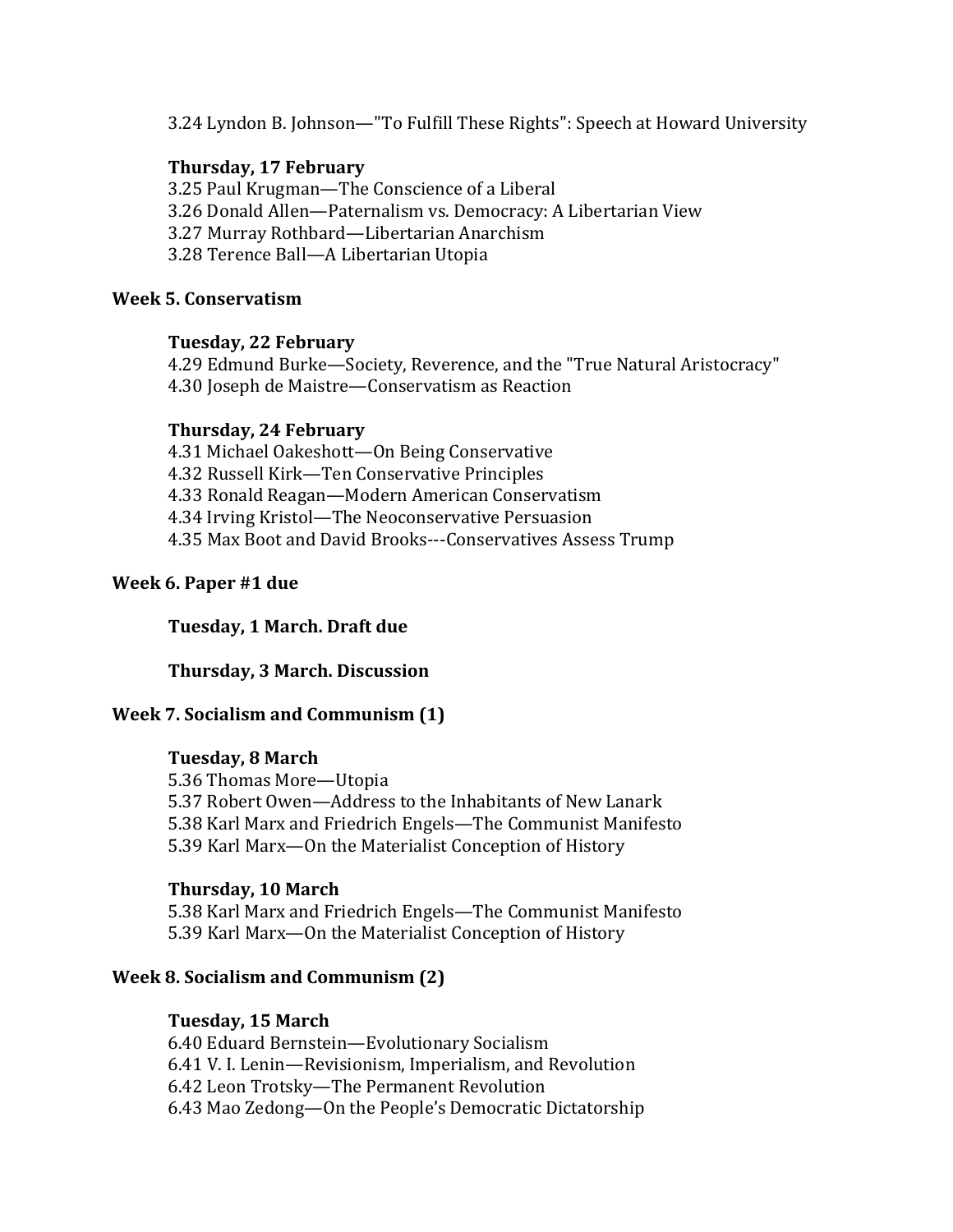## **Thursday, 17 March**

6.44 Mikhail Bakunin—Anarcho-Communism vs. Marxism 6.45 Emma Goldman—Anarchism: What It Really Stands For 6.46 Eugene V. Debs—Speech to the Conference for Progressive Political Action 6.47 Bernie Sanders—On Democratic Socialism in the United States

### **Week 9. Spring Break**

### **Week 10. Fascism**

## **Tuesday, 29 March**

7.48 Joseph-Arthur de Gobineau—Civilization and Race 7.49 Benito Mussolini—The Doctrine of Fascism

## **Thursday, 31 March**

7.50 Alfredo Rocco—The Political Theory of Fascism 7.51 Adolf Hitler—Nation and Race 7.52 Robert Kagan—This is How Fascism Comes to America

## **Week 11. Liberation Ideologies and the Politics of Identity (1)**

## **Tuesday, 5 April**

8.53 Frederick Douglass—What to the Slave Is the Fourth of July? 8.54 Cornel West—Race Matters 8.55 Erik Loomis—A New Chapter in the Black Liberation Movement 8.56 Black Lives Matter—A Vision for Black Lives

## **Thursday, 7 April**

8.57 Mary Wollstonecraft—A Vindication of the Rights of Woman 8.58 Seneca Falls Declaration of Sentiments and Resolutions

## **Week 12. Liberation Ideologies and the Politics of Identity (2)**

## **Tuesday, 12 April**

8.59 Marilyn Frye—Oppression 8.60 bell hooks—Feminism Is for Everybody 8.61 Josephine Livingstone—The Task Ahead for Feminism

## **Thursday, 14 April**

8.62 John Corvino—Homosexuality: The Nature and Harm Arguments 8.63 Vine Deloria, Jr.—On Liberation 8.64 Gustavo Gutierrez—Liberation Theology 8.65 Peter Singer—All Animals Are Equal

### **Week 13. Paper #2 due**